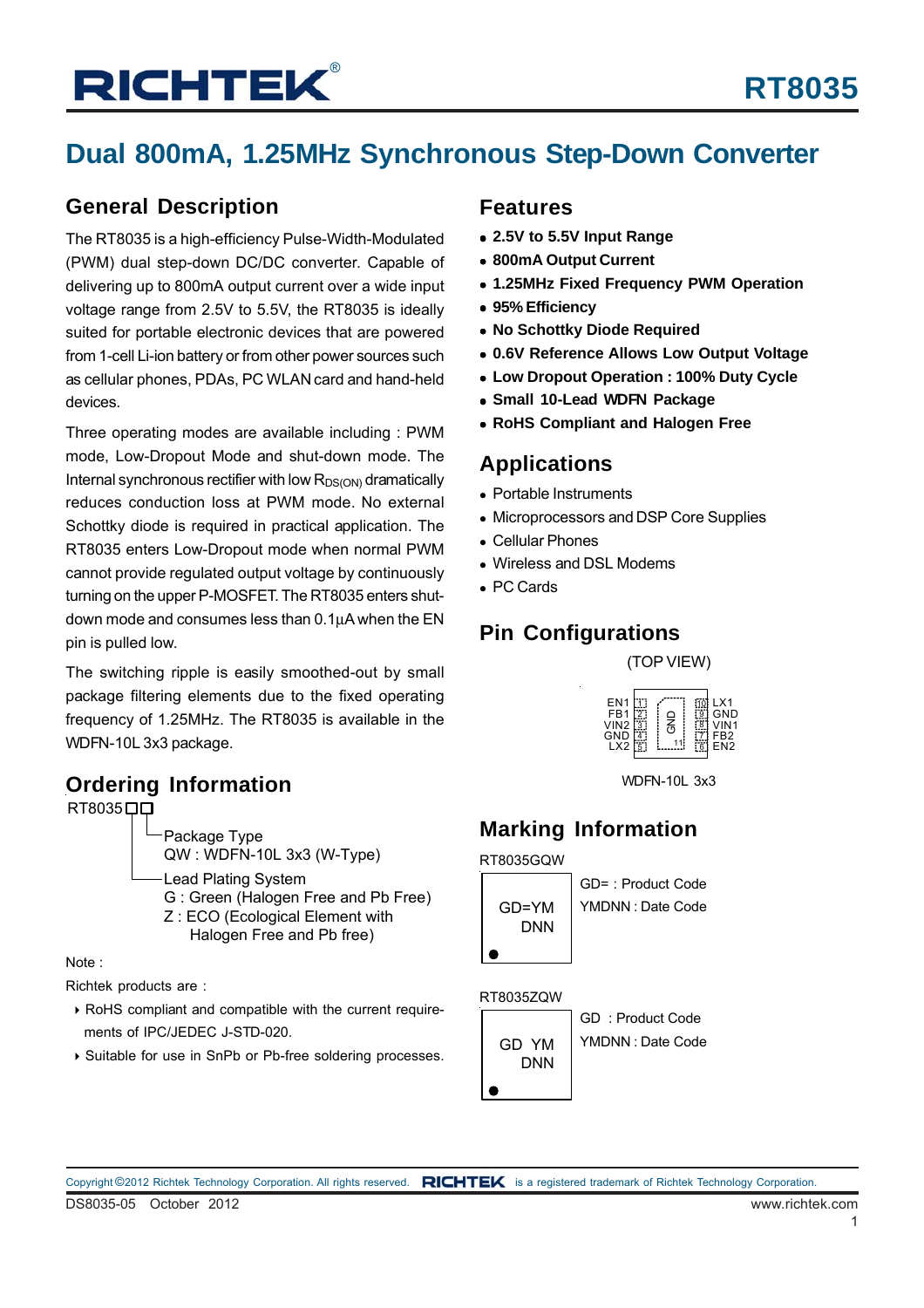

### **Typical Application Circuit**



### **Function Block Diagram**



### **Functional Pin Description**

| Pin No.        | <b>Pin Name</b>             | <b>Pin Function</b>                                                                                            |  |  |
|----------------|-----------------------------|----------------------------------------------------------------------------------------------------------------|--|--|
|                | EN <sub>1</sub>             | Chip Enable of Channel 1 (Active High).                                                                        |  |  |
| $\overline{2}$ | FB <sub>1</sub>             | Feedback Input of Channel 1.                                                                                   |  |  |
| 3              | VIN <sub>2</sub>            | Power Supply Input of Channel 2.                                                                               |  |  |
| 5              | LX <sub>2</sub>             | Switching Node of Channel 2.                                                                                   |  |  |
| 6              | EN <sub>2</sub>             | Chip Enable of Channel 2 (Active High).                                                                        |  |  |
|                | FB <sub>2</sub>             | Feedback Input of Channel 2.                                                                                   |  |  |
| 8              | VIN <sub>1</sub>            | Power Supply Input of Channel 1.                                                                               |  |  |
| 10             | LX1                         | Switching Node of Channel 1.                                                                                   |  |  |
| 4, 9, 11       | <b>GND</b><br>(Exposed Pad) | Ground. The exposed pad must be soldered to a large PCB and connected to<br>GND for maximum power dissipation. |  |  |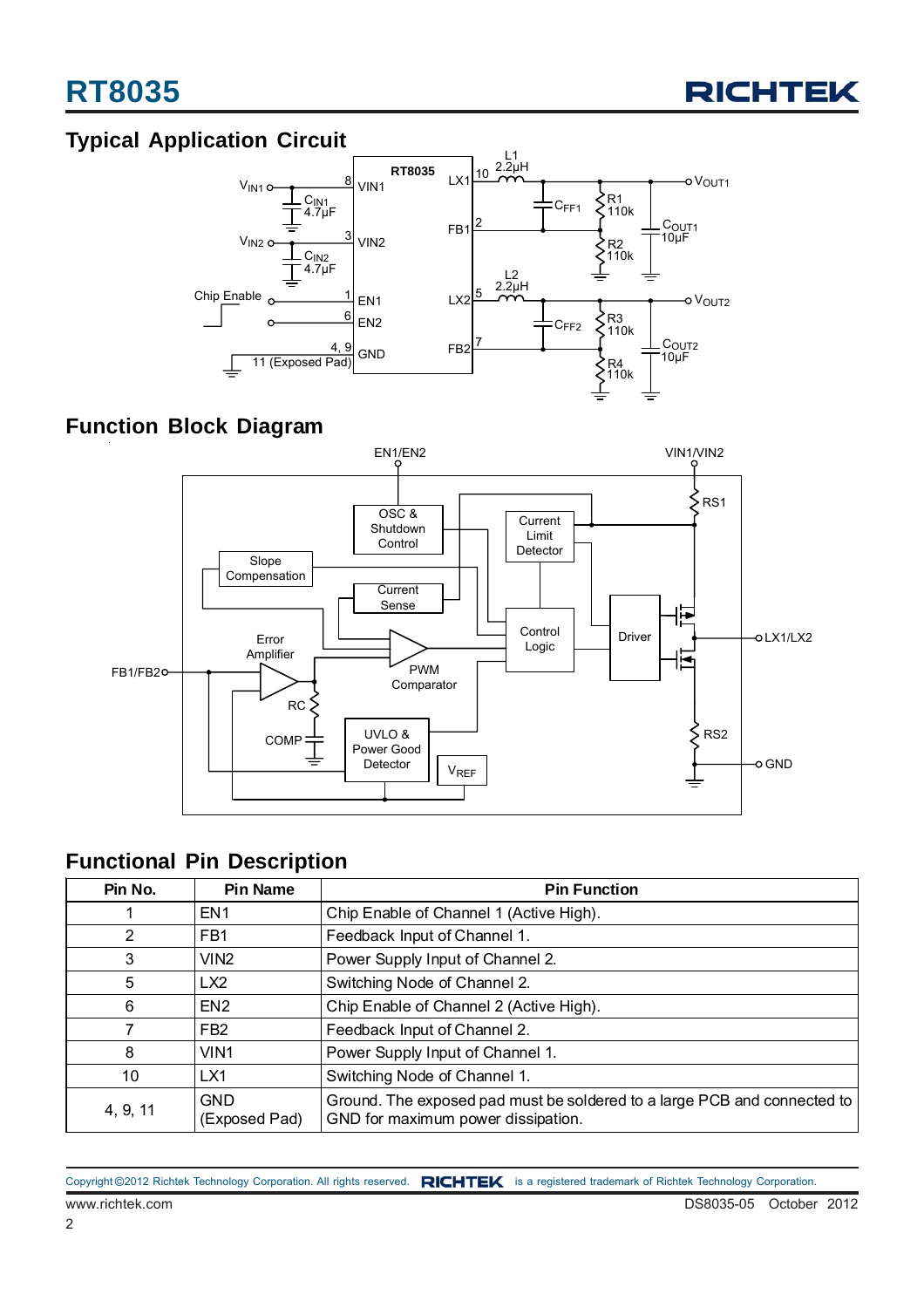# **Absolute Maximum Ratings** (Note 1)

| • Power Dissipation, $P_D @ T_A = 25^{\circ}C$ |  |
|------------------------------------------------|--|
|                                                |  |
| • Package Thermal Resistance (Note 2)          |  |
|                                                |  |
|                                                |  |
|                                                |  |
|                                                |  |
|                                                |  |
| $\bullet$ ESD Susceptibility (Note 3)          |  |
|                                                |  |
|                                                |  |

# **Recommended Operating Conditions** (Note 4)

| • Supply Input Voltage ----        | ---- 2.5V to 5.5V                   |
|------------------------------------|-------------------------------------|
| • Junction Temperature Range ----  | $-40^{\circ}$ C to 125 $^{\circ}$ C |
| • Ambient Temperature Range ------ | $-40^{\circ}$ C to 85 $^{\circ}$ C  |

#### **Electrical Characteristics**

( $V_{IN}$  = 3.6V, T<sub>A</sub> = 25°C unless otherwise specified)

| <b>Parameter</b>                | Symbol                 | <b>Test Conditions</b>                                                  | Min   | <b>Typ</b> | <b>Max</b> | <b>Unit</b>       |  |
|---------------------------------|------------------------|-------------------------------------------------------------------------|-------|------------|------------|-------------------|--|
| Input Voltage Range             | V <sub>IN</sub>        |                                                                         | 2.5   | $-$        | 5.5        | V                 |  |
| Reference Voltage               | <b>V<sub>REF</sub></b> |                                                                         | 0.588 | 0.6        | 0.612      | V                 |  |
| Quiescent Current               | lQ                     | $I_{\text{OUT}} = 0 \text{mA}$ , $V_{\text{FB}} = V_{\text{REF}} + 5\%$ |       | 70         |            | μA                |  |
| <b>Shutdown Current</b>         | <b>I</b> SHDN          |                                                                         |       | 0.1        | 1          | μA                |  |
| <b>Under Voltage</b>            |                        | $V_{IN}$ Rising                                                         | --    | 2.1        |            |                   |  |
| <b>Lock Out Threshold</b>       | <b>UVLO</b>            | <b>Hysteresis</b>                                                       |       | 0.18       |            | $\vee$            |  |
| <b>Oscillator Frequency</b>     | $f_{\rm{OSC}}$         | $V_{IN}$ = 3.6V, $I_{OUT}$ = 300mA                                      | 1     | 1.25       | 1.5        | <b>MHz</b>        |  |
| Enable High-Level Input Voltage | $V_{EN_H}$             | $V_{\text{IN}}$ = 2.5V to 5.5V                                          | 1.25  | --         | $V_{IN}$   | $\vee$            |  |
| Enable Low-Level Input Voltage  | $V_{EN\_L}$            | $V_{\text{IN}}$ = 2.5V to 5.5V                                          |       | $-$        | 0.9        |                   |  |
| Thermal Shutdown Temperature    | $T_{\mathsf{SD}}$      |                                                                         |       | 160        |            | $^\circ \text{C}$ |  |
| <b>Peak Current Limit</b>       | <b>LIM</b>             | $V_{\text{IN}}$ = 2.5V to 5.5 V                                         | 1.1   | 1.5        |            | A                 |  |
| Switch On Resistance, High      | RDS(ON) P              | $I_{OUT}$ = 200mA, $V_{IN}$ = 3.6V                                      | --    | 0.25       | --         | $\Omega$          |  |
| Switch On Resistance, Low       | $RDS(ON)$ $N$          | $I_{OUT} = 200mA$ , $V_{IN} = 3.6V$                                     |       | 0.26       |            | $\Omega$          |  |
| <b>Output Line Regulation</b>   |                        | $V_{IN}$ = 2.5V to 5.5V (Note 5)                                        |       | 0.04       | 0.4        | %N                |  |
| <b>Output Load Regulation</b>   |                        | $50mA < I_{LOAD} < 0.8A$ (Note 5)                                       | --    | 0.5        |            | $\%$              |  |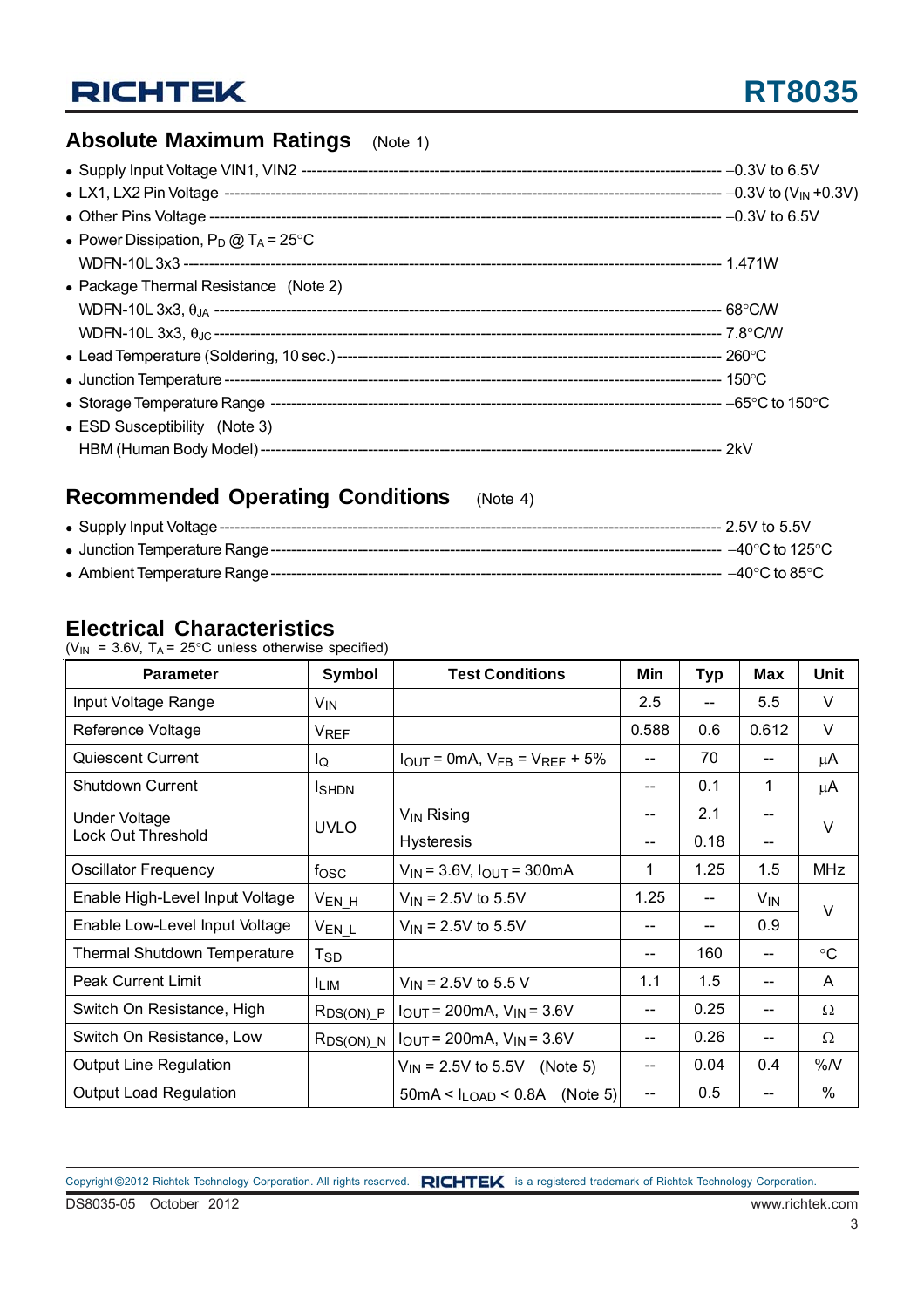# **RT8035**

- **Note 1.** Stresses beyond those listed "Absolute Maximum Ratings" may cause permanent damage to the device. These are stress ratings only, and functional operation of the device at these or any other conditions beyond those indicated in the operational sections of the specifications is not implied. Exposure to absolute maximum rating conditions may affect device reliability.
- **Note 2.** θ<sub>JA</sub> is measured at T<sub>A</sub> = 25°C on a high effective thermal conductivity four-layer test board per JEDEC 51-7. θ<sub>JC</sub> is measured at the exposed pad of the package.
- **Note 3.** Devices are ESD sensitive. Handling precaution is recommended.
- **Note 4.** The device is not guaranteed to function outside its operating conditions.
- **Note 5.** Guarantee by design.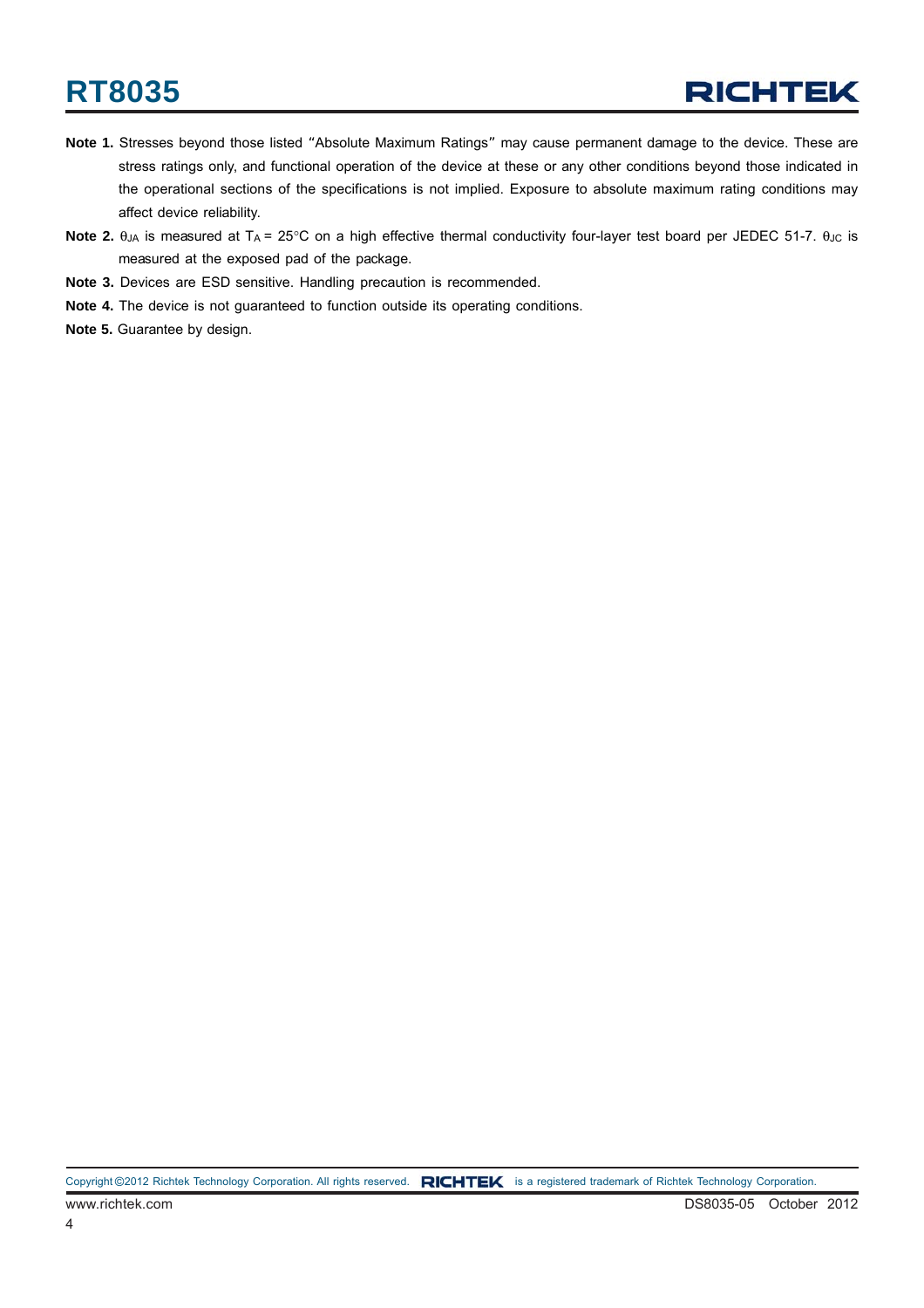# **Typical Operating Characteristics**



Copyright ©2012 Richtek Technology Corporation. All rights reserved. RICHTEK is a registered trademark of Richtek Technology Corporation.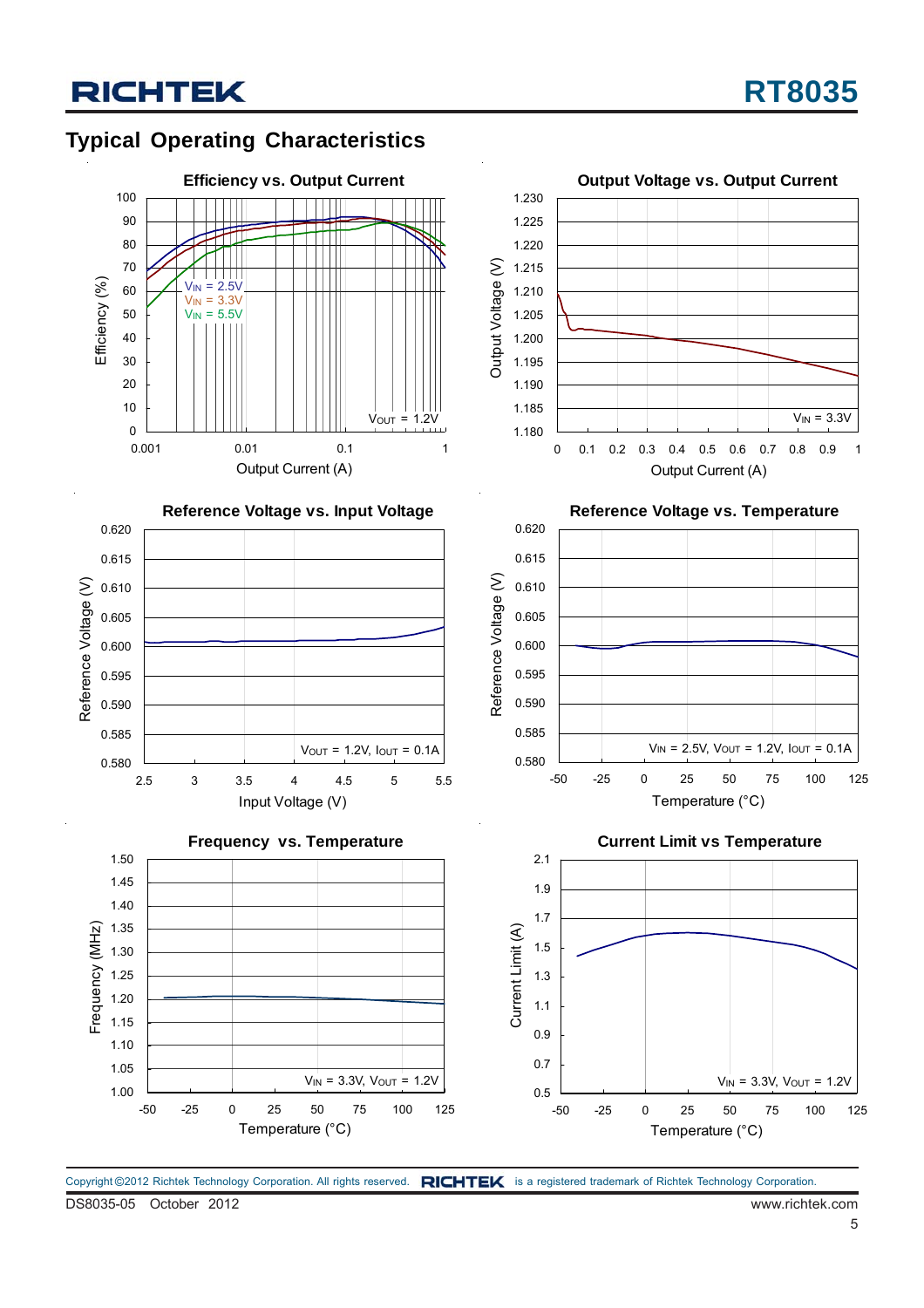# **RT8035**





Copyright ©2012 Richtek Technology Corporation. All rights reserved. RICHTEK is a registered trademark of Richtek Technology Corporation.

6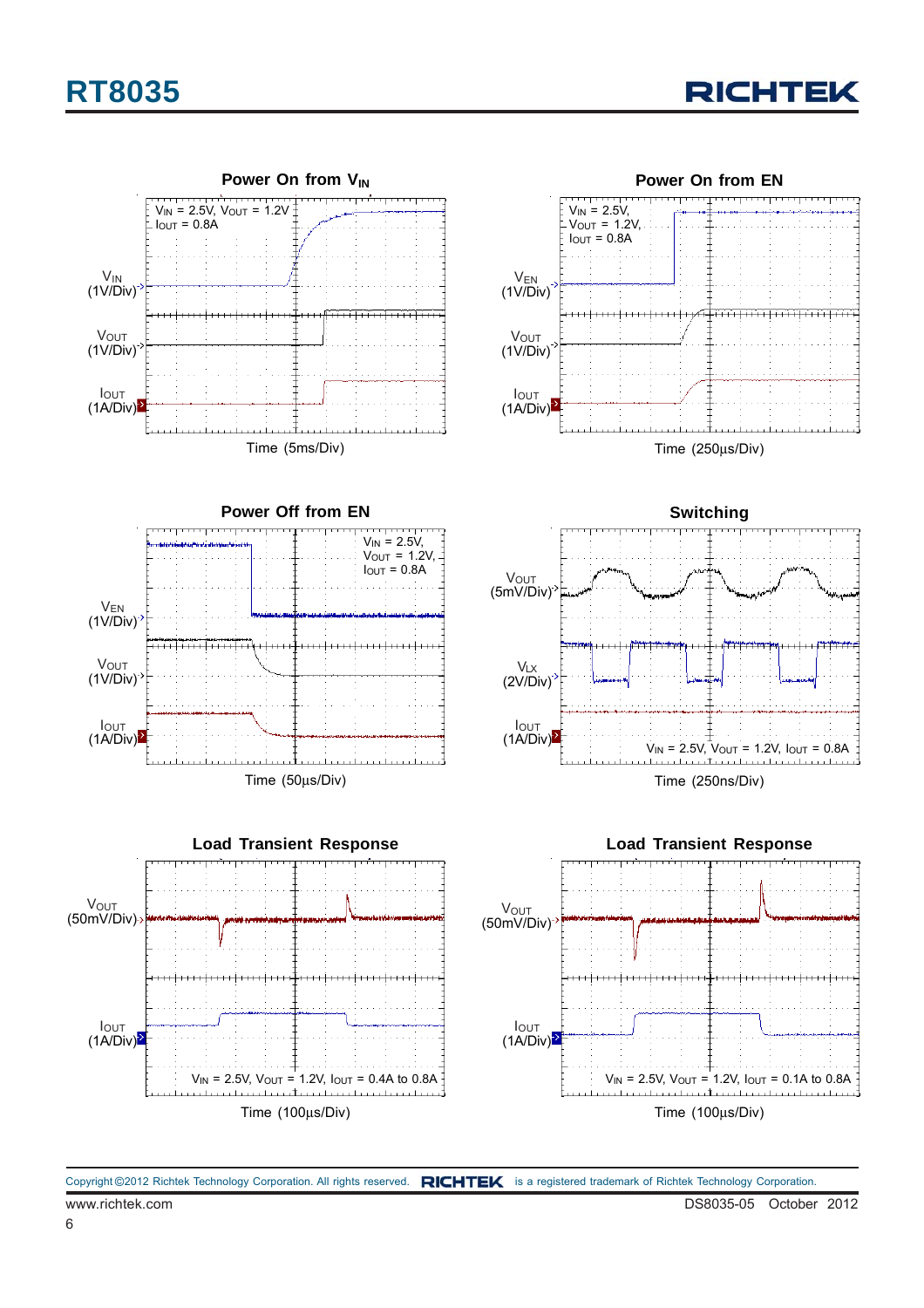#### **Applications Information**

The basic RT8035 application circuit is shown in Typical Application Circuit. External component selection is determined by the maximum load current and begins with the selection of the inductor value and operating frequency followed by  $C_{IN}$  and  $C_{OUT}$ .

#### **Inductor Selection**

For a given input and output voltage, the inductor value and operating frequency determine the ripple current. The ripple current  $\Delta I_1$  increases with higher  $V_{1N}$  and decreases with higher inductance.

$$
\Delta I_L = \left[\frac{V_{OUT}}{f \times L}\right] \times \left[1 - \frac{V_{OUT}}{V_{IN}}\right]
$$

Having a lower ripple current reduces the ESR losses in the output capacitors and the output voltage ripple. Highest efficiency operation is achieved at low frequency with small ripple current. This, however, requires a large inductor.

A reasonable starting point for selecting the ripple current is  $\Delta I_L$  = 0.4( $I_{MAX}$ ). The largest ripple current occurs at the highest  $V_{IN}$ . To guarantee that the ripple current stays below a specified maximum, the inductor value should be chosen according to the following equation :

$$
L = \left[\frac{V_{OUT}}{f \times \Delta I L(MAX)}\right] \times \left[1 - \frac{V_{OUT}}{V_{IN(MAX)}}\right]
$$

#### **Inductor Core Selection**

Once the value for L is known, the type of inductor must be selected. High efficiency converters generally cannot afford the core loss found in low cost powdered iron cores, forcing the use of more expensive ferrite or mollypermalloy cores. Actual core loss is independent of core size for a fixed inductor value but it is very dependent on the inductance selected. As the inductance increases, core losses decrease. Unfortunately, increased inductance requires more turns of wire and therefore copper losses will increase.

Ferrite designs have very low core losses and are preferred at high switching frequencies, so design goals can concentrate on copper loss and preventing saturation. Ferrite core material saturates "hard", which means that

inductance collapses abruptly when the peak design current is exceeded. This results in an abrupt increase in inductor ripple current and consequent output voltage ripple. Do not allow the core to saturate!

Different core materials and shapes will change the size/ current and price/current relationship of an inductor.

Toroid or shielded pot cores in ferrite or permalloy materials are small and don't radiate energy but generally cost more than powdered iron core inductors with similar characteristics. The choice of which style inductor to use mainly depends on the price vs size requirements and any radiated field/EMI requirements.

#### **C<sub>IN</sub>** and C<sub>OUT</sub> Selection

The input capacitance,  $C_{IN}$ , is needed to filter the trapezoidal current at the source of the top MOSFET. To prevent large ripple voltage, a low ESR input capacitor sized for the maximum RMS current should be used. RMS current is given by :

$$
I_{RMS} = I_{OUT(MAX)} \frac{V_{OUT}}{V_{IN}} \sqrt{\frac{V_{IN}}{V_{OUT}} - 1}
$$

This formula has a maximum at  $V_{IN} = 2V_{OUT}$ , where  $I<sub>RMS</sub> = I<sub>OUT</sub>/2$ . This simple worst-case condition is commonly used for design because even significant deviations do not offer much relief. Note that ripple current ratings from capacitor manufacturers are often based on only 2000 hours of life which makes it advisable to further derate the capacitor, or choose a capacitor rated at a higher temperature than required. Several capacitors may also be paralleled to meet size or height requirements in the design.

The selection of  $C_{\text{OUT}}$  is determined by the effective series resistance (ESR) that is required to minimize voltage ripple and load step transients, as well as the amount of bulk capacitance that is necessary to ensure that the control loop is stable. Loop stability can be checked by viewing the load transient response as described in a later section. The output ripple,  $\Delta V_{\text{OUT}}$ , is determined by :

$$
\Delta V_{OUT} \leq \Delta I_L \left[ ESR + \frac{1}{8fC_{OUT}} \right]
$$

DS8035-05 October 2012 www.richtek.com Copyright ©2012 Richtek Technology Corporation. All rights reserved. RICHTEK is a registered trademark of Richtek Technology Corporation.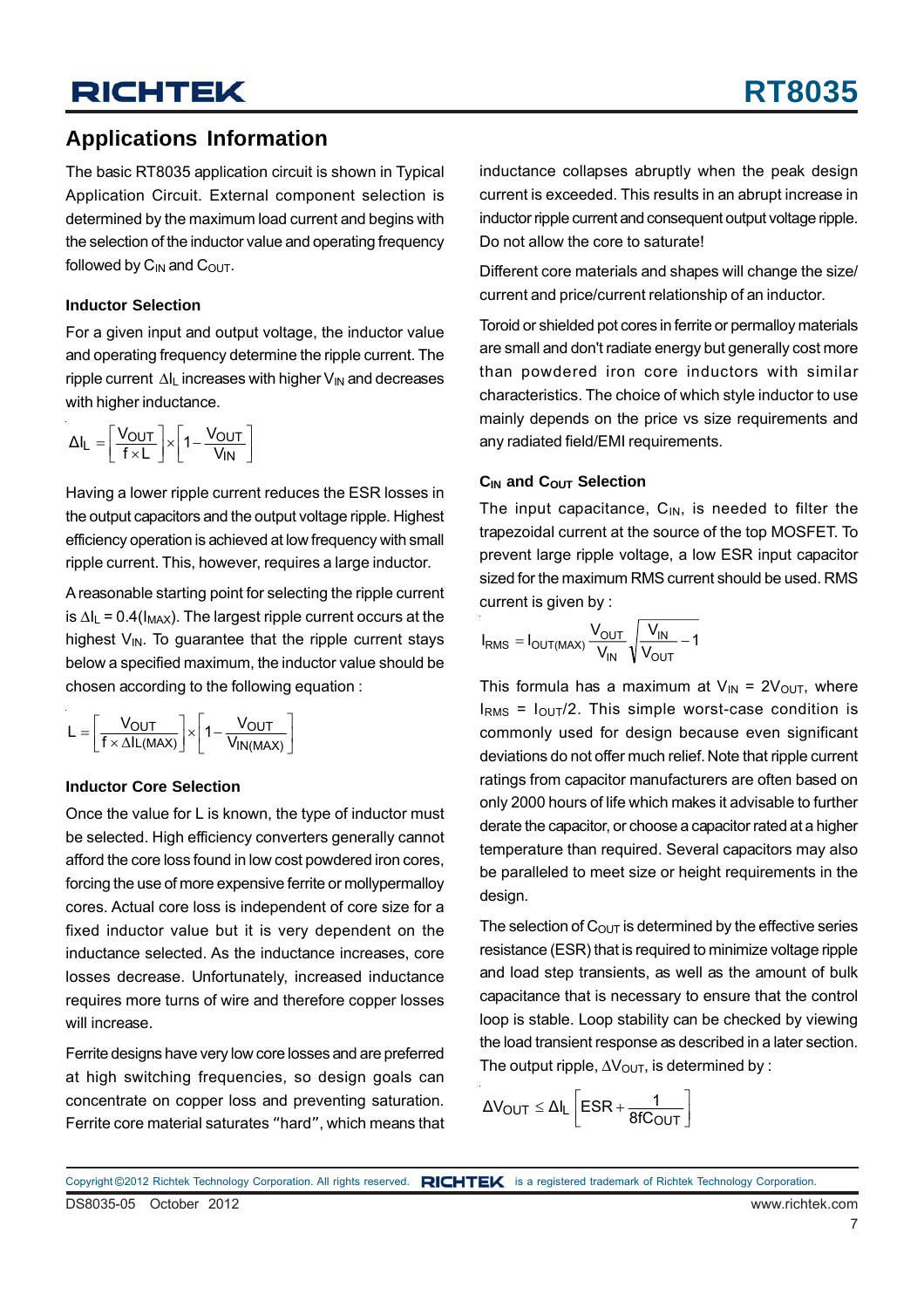# **RT8035**

The output ripple is highest at maximum input voltage since  $\Delta I_L$  increases with input voltage. Multiple capacitors placed in parallel may be needed to meet the ESR and RMS current handling requirements. Dry tantalum, special polymer, aluminum electrolytic and ceramic capacitors are all available in surface mount packages. Special polymer capacitors offer very low ESR but have lower capacitance density than other types. Tantalum capacitors have the highest capacitance density but it is important to only use types that have been surge tested for use in switching power supplies. Aluminum electrolytic capacitors have significantly higher ESR but can be used in cost-sensitive applications provided that consideration is given to ripple current ratings and long term reliability. Ceramic capacitors have excellent low ESR characteristics but can have a high voltage coefficient and audible piezoelectric effects. The high Q of ceramic capacitors with trace inductance can also lead to significant ringing.

#### **Using Ceramic Input and Output Capacitors**

Higher values, lower cost ceramic capacitors are now becoming available in smaller case sizes. Their high ripple current, high voltage rating and low ESR make them ideal for switching regulator applications. However, care must be taken when these capacitors are used at the input and output. When a ceramic capacitor is used at the input and the power is supplied by a wall adapter through long wires, a load step at the output can induce ringing at the input,  $V_{\text{IN}}$ . At best, this ringing can couple to the output and be mistaken as loop instability. At worst, a sudden inrush of current through the long wires can potentially cause a voltage spike at  $V_{\text{IN}}$  large enough to damage the part.

#### **Output Voltage Setting**

The resistive divider allows the FB pin to sense a fraction of the output voltage as shown in Figure 1.



For adjustable voltage mode, the output voltage is set by an external resistive divider according to the following equation :

 $V_{\text{OUT}} = V_{\text{REF}}(1 + \frac{R1}{R2})$ 

where  $V_{REF}$  is the internal reference voltage (0.6V typ.)

#### **Checking Transient Response**

The regulator loop response can be checked by looking at the load transient response. Switching regulators take several cycles to respond to a step in load current. When a load step occurs,  $V_{\text{OUT}}$  immediately shifts by an amount equal to  $\Delta I_{\text{LOAD}}$  (ESR), where ESR is the effective series resistance of  $C_{\text{OUT}}$ .  $\Delta I_{\text{LOAD}}$  also begins to charge or discharge  $C_{\text{OUT}}$  generating a feedback error signal used by the regulator to return  $V_{\text{OUT}}$  to its steady-state value. During this recovery time,  $V_{OUT}$  can be monitored for overshoot or ringing that would indicate a stability problem.

#### **Thermal Considerations**

For continuous operation, do not exceed absolute maximum operation junction temperature. The maximum power dissipation depends on the thermal resistance of IC package, PCB layout, the rate of surroundings airflow and temperature difference between junction to ambient. The maximum power dissipation can be calculated by following formula :

#### $P_{D(MAX)} = (T_{J(MAX)} - T_A)/\theta_{JA}$

Where  $T_{J(MAX)}$  is the maximum operation junction temperature,  $T_A$  is the ambient temperature and the  $\theta_{JA}$  is the junction to ambient thermal resistance.

For recommended operating conditions specification, the maximum junction temperature is 125°C. The junction to ambient thermal resistance  $\theta_{JA}$  is layout dependent. For WDFN-10L 3x3 package, the thermal resistance  $\theta_{JA}$  is 68°C/W on the standard JEDEC 51-7 four layers thermal test board. The maximum power dissipation at  $T_A = 25^{\circ}C$ can be calculated by following formula :

P<sub>D(MAX)</sub> = (125°C – 25°C) / (68°C/W) = 1.471W for WDFN-10L 3x3

Figure 1. Setting Output Voltage

Copyright ©2012 Richtek Technology Corporation. All rights reserved. RICHTEK is a registered trademark of Richtek Technology Corporation.

8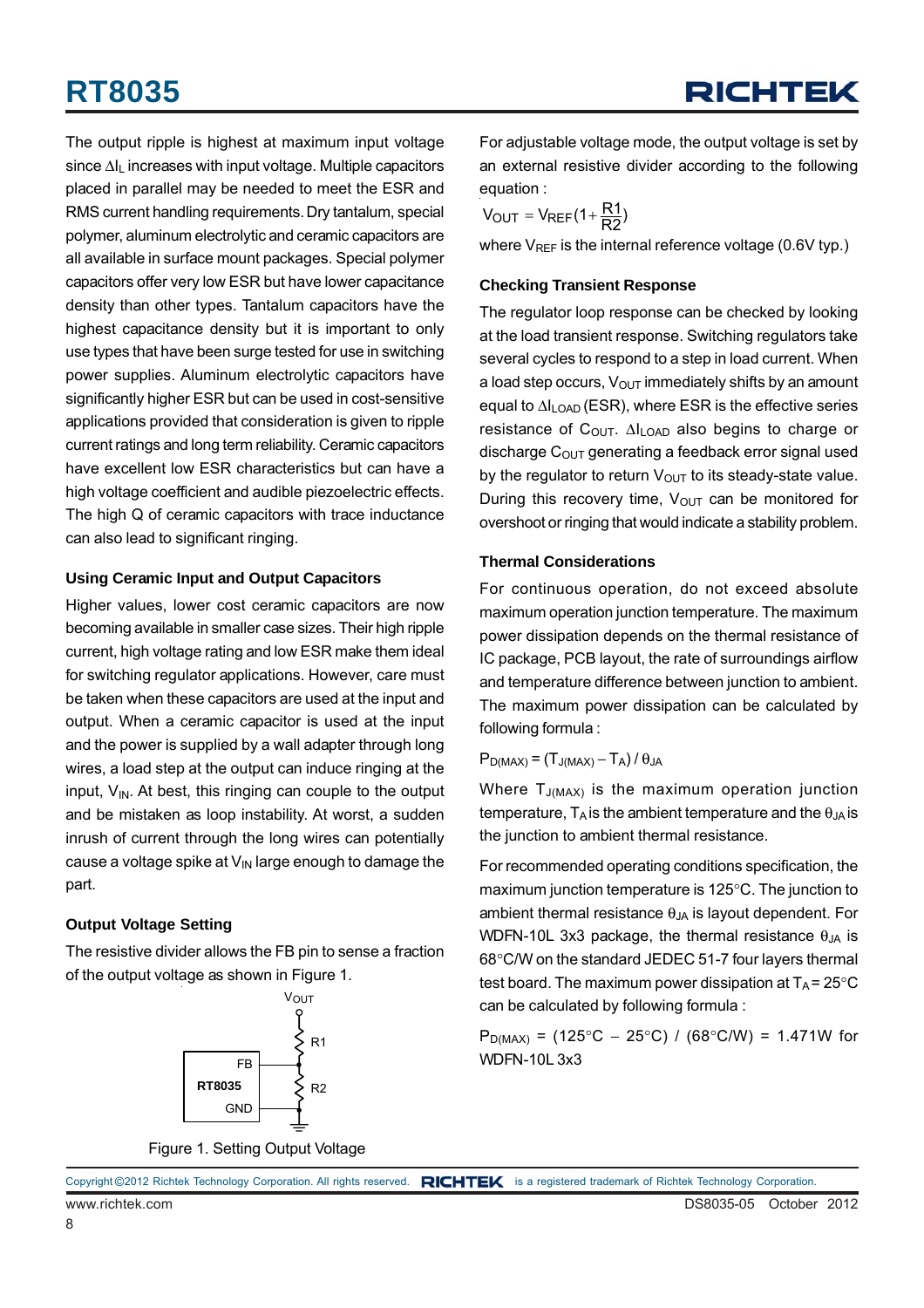The maximum power dissipation depends on operating ambient temperature for fixed  $T_{J(MAX)}$  and thermal resistance  $\theta_{JA}$ . The Figure 2 of derating curve allows the designer to see the effect of rising ambient temperature on the maximum power dissipation allowed.



Figure 2. Derating Curve of Maximum Power Dissipation

#### **Layout Considerations**

Follow the PCB layout guidelines for optimal performance of RT8035.

- $\rightarrow$  Keep the trace of the main current paths as short and wide as possible.
- ` Put the input capacitor as close as possible to the device pins (VIN1 / VIN2 and GND).
- ▶ LX 1 / LX 2 node is with high frequency voltage swing and should be kept at small area. Keep analog components away from the LX 1 / LX 2 node to prevent stray capacitive noise pick-up.
- ` Place the feedback components as close as possible to the FB1 / FB2 pins.
- $\rightarrow$  The GND and Exposed Pad must be connected to a strong ground plane for heat sinking and noise protection.



Figure 3. PCB Layout Guide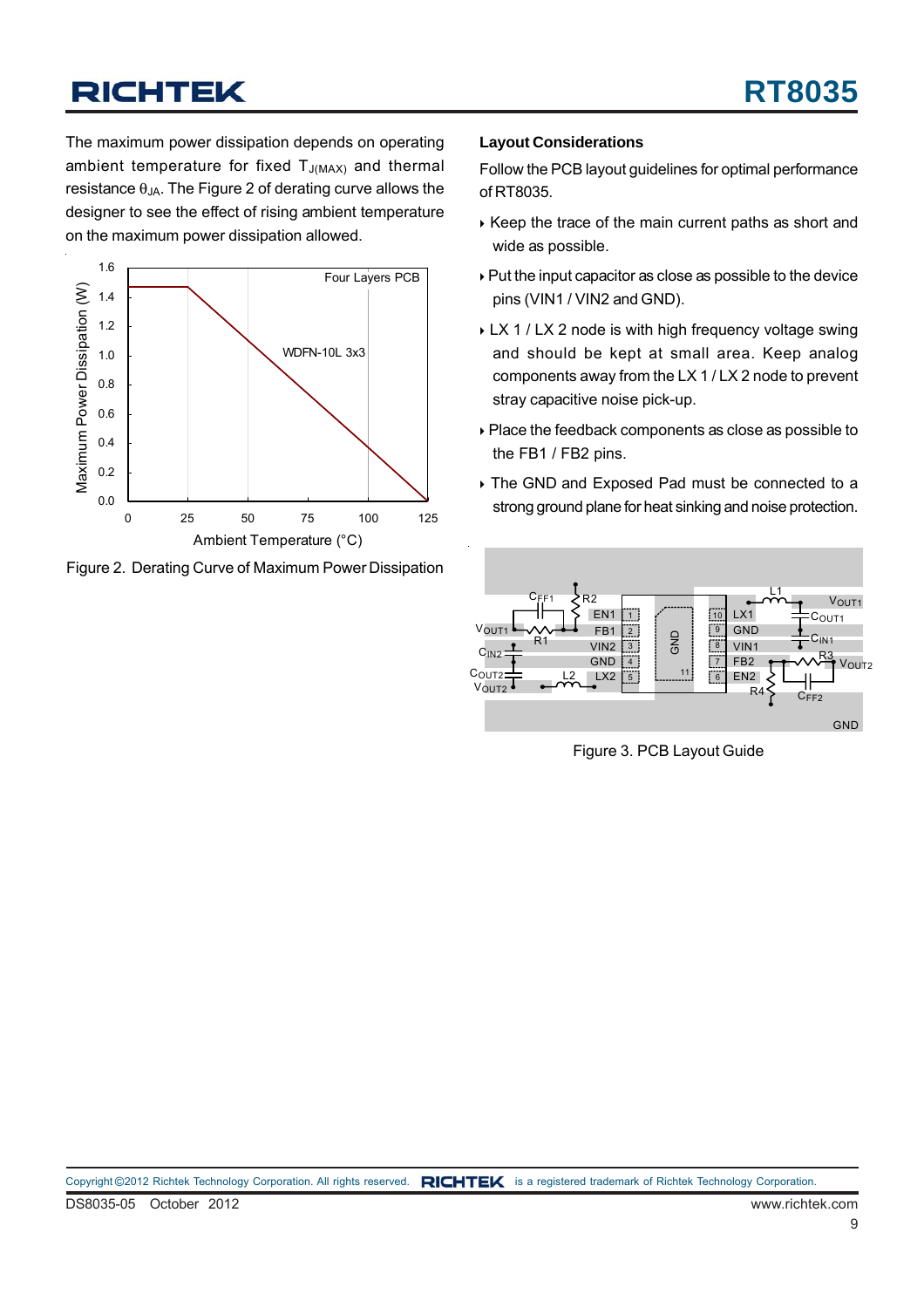#### **Table 1. Recommended Inductors**

| <b>Supplier</b>    | <b>Inductance</b><br>$(\mu H)$ | <b>Dimensions</b><br>(mm)      | <b>Series</b>         |  |
|--------------------|--------------------------------|--------------------------------|-----------------------|--|
| <b>TAIYO YUDEN</b> | 2.2                            | $3.00 \times 3.00 \times 1.50$ | NR 3015               |  |
| <b>GOTREND</b>     | 2.2                            | $3.85 \times 3.85 \times 1.80$ | GTSD32                |  |
| <b>Sumida</b>      | 2.2                            | $4.50 \times 3.20 \times 1.55$ | CDRH <sub>2D</sub> 14 |  |
| <b>Sumida</b>      | 4.7                            | $4.50 \times 3.20 \times 1.55$ | CDRH <sub>2D</sub> 14 |  |
| <b>TAIYO YUDEN</b> | 4.7                            | $3.00 \times 3.00 \times 1.50$ | NR 3015               |  |
| <b>GOTREND</b>     | 47                             | $3.85 \times 3.85 \times 1.80$ | GTSD32                |  |

#### Table 2. Recommended Capacitors for C<sub>IN</sub> and C<sub>OUT</sub>

| <b>Supplier</b>    | Capacitance<br>$(\mu F)$ | Package | <b>Part Number</b>   |
|--------------------|--------------------------|---------|----------------------|
| <b>TDK</b>         | 4.7                      | 0603    | C1608JB0J475M        |
| <b>MURATA</b>      | 4.7                      | 0603    | GRM188R60J475KE19    |
| <b>TAIYO YUDEN</b> | 4.7                      | 0603    | <b>JMK107BJ475RA</b> |
| <b>TAIYO YUDEN</b> | 10                       | 0603    | <b>JMK107BJ106MA</b> |
| <b>TDK</b>         | 10                       | 0805    | C2012JB0J106M        |
| <b>MURATA</b>      | 10                       | 0805    | GRM219R60J106ME19    |
| <b>MURATA</b>      | 10                       | 0805    | GRM219R60J106KE19    |
| <b>TAIYO YUDEN</b> | 10                       | 0805    | <b>JMK212BJ106RD</b> |